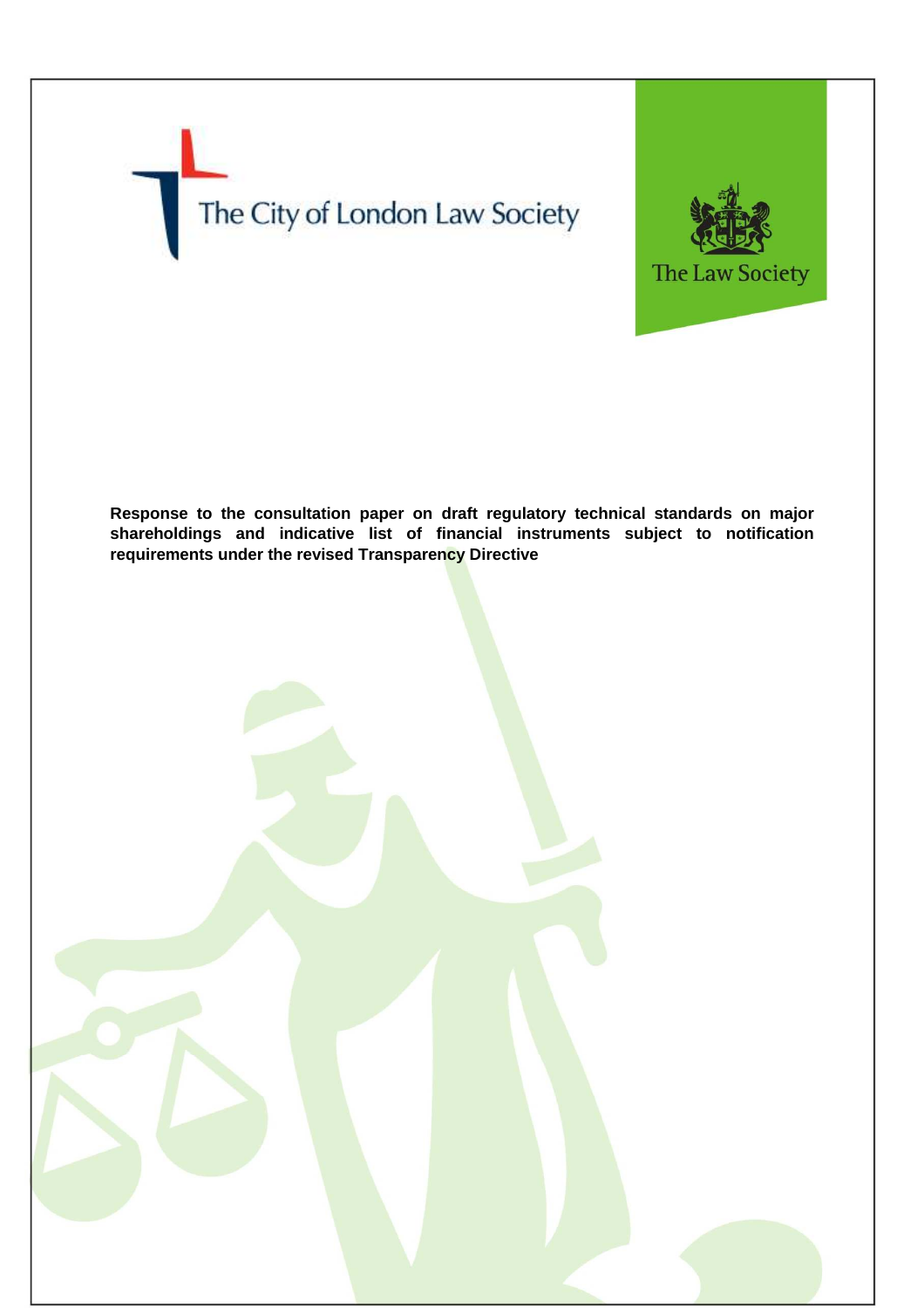# **Introduction**

The comments set out in this paper have been prepared jointly by the Listing Rules Joint Working Party of the Company Law Committees of the Law Society of England and Wales and the City of London Law Society.

The Law Society of England and Wales is the representative body of over 120,000 solicitors in England and Wales. The Society negotiates on behalf of the profession and makes representations to regulators and Government in both the domestic and European arena. This response has been prepared on behalf of the Law Society by members of the Company Law Committee.

The City of London Law Society ("**CLLS"**) represents approximately 13,000 City lawyers through individual and corporate membership including some of the largest international law firms in the world. These law firms advise a variety of clients from multinational companies and financial institutions to Government departments, often in relation to complex, multi-jurisdictional legal issues. The CLLS responds to a variety of consultations on issues of importance to its members through its 17 specialist committees.

The Listing Rules Joint Working Party is made up of senior and specialist corporate lawyers from both the Law Society and the CLLS who have a particular focus on the Listing Rules and the UK Listing Regime.

We set out below our response to the consultation paper on draft regulatory technical standards on major shareholdings and indicative list of financial instruments subject to notification requirements under the revised Transparency Directive (the "**Consultation Paper**").

# **Draft Regulatory Technical Standards, Annex V – Indicative list of financial instruments**

We have the following comments in relation to Question 21 in the Consultation Paper, and the draft indicative list of financial instruments that are subject to the notification requirements as set out in Annex V of the draft regulation.

# *Shareholders' agreements*

We note that any financial instruments which are subject to conditions could be captured by paragraph 3 of Annex V of the draft regulation. For example, in paragraph 3 (j) of Annex V, ESMA considers that *'shareholders' agreements having any of the above mentioned financial instruments as an underlying'* would constitute financial instruments if they satisfy the conditions set out in points (a) or (b) of the first paragraph of Article 13(1) of the Transparency Directive and, consequently, would be subject to the notification requirements set out in the revised Directive. We do not think that it is clear what "having any of the above mentioned financial instruments as an underlying" means. Does this mean that the shareholders' agreement would have to give one of the parties to it the unconditional right to acquire one of these other financial instruments or is the reference to "an underlying" meant to convey some other meaning? It would be helpful if ESMA could clarify what is intended here.

# *Financial instruments with similar economic effects*

Additionally, we should be grateful if ESMA would provide some guidance on the extent to which financial instruments which are subject to conditions (and therefore do not satisfy Article 13(1)(a)) can be caught by Article 13(1)(b).

In the UK, there is an accepted position that agreements and other financial instruments do not have 'similar economic effects' if they confer on the instrument holder or contracting party a conditional entitlement to acquire shares which is subject to conditions outside the control of the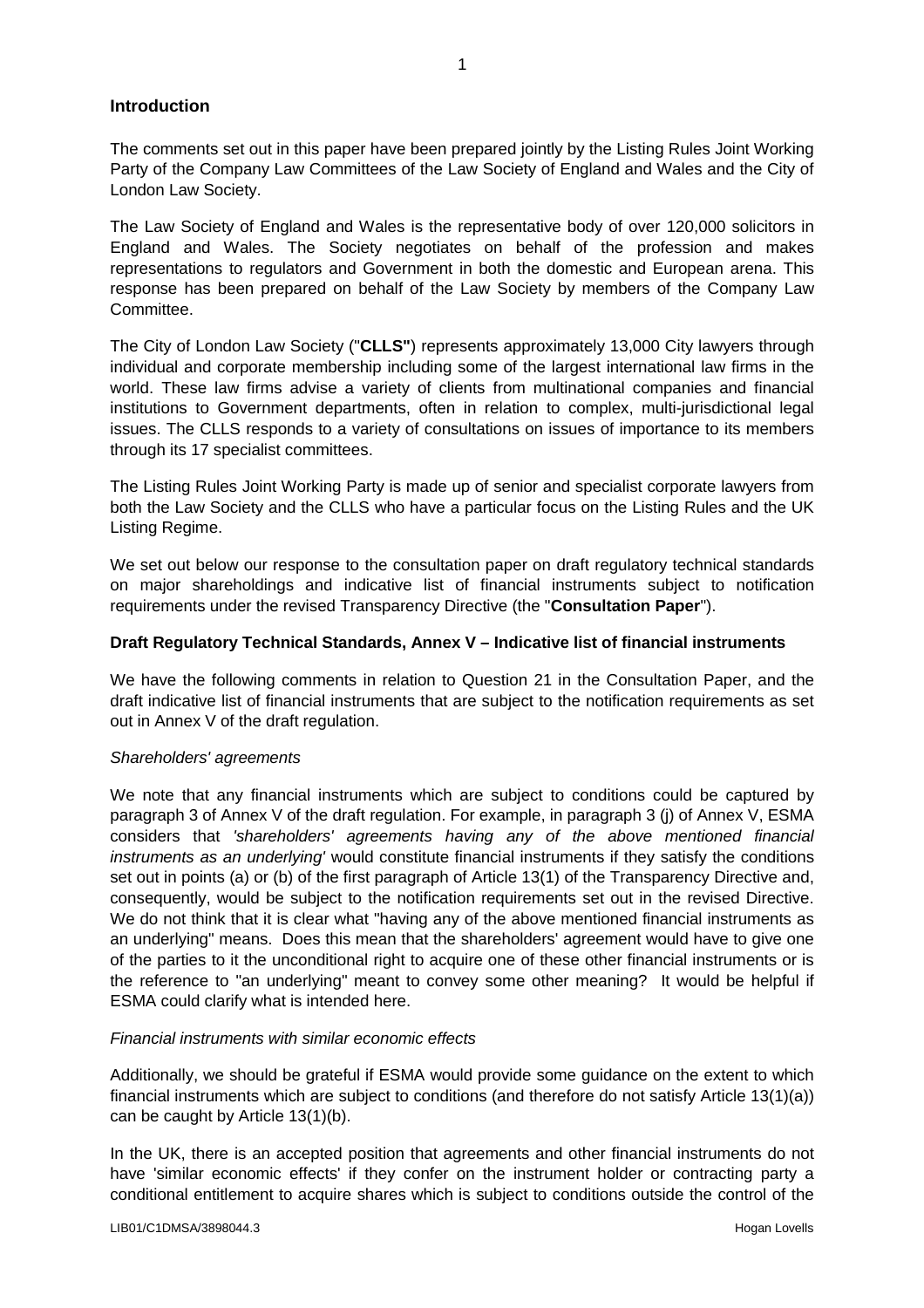parties. For example, an underwriter's or sub-underwriter's obligation to acquire shares under an underwriting agreement or a sub-underwriting commitment is subject to such conditions. The UK Disclosure and Transparency Rules provide in DTR 5.1.1(4) that '*an acquisition or disposal of shares is to be regarded as effective when the relevant transaction is executed unless the transaction provides for settlement to be subject to conditions which are beyond the control of the parties, in which case the acquisition or disposal is to be regarded as effective on the settlement of the transaction.'* The Financial Services Authority (FSA) (the predecessor to the Financial Conduct Authority, the UK's competent authority) has confirmed previously that this provision applies to financial instruments with similar economic effects. Accordingly, if such an instrument is subject to conditions outside the control of the parties, then the holder becomes subject to notification obligations when those conditions have been satisfied. For example, when entering into an underwriting agreement, the underwriter does not know how many shares will be taken up pursuant to the offer and its obligations to subscribe will be subject to certain conditions (including the level of subscription by shareholders and it not being practicable to place any shares not taken up in the market at above the issue price), which are beyond the control of any of the parties – but are subject to external market conditions.

The FSA has previously confirmed that it does not consider that 'conventional' underwriting or sub-underwriting contracts in relation to a primary markets rights issue would constitute a 'financial instrument' under MiFiD and that any long position in the economic performance of shares held by a lead or sub-underwriter pursuant to its obligations under the underwriting contracts would not be disclosable under the DTRs.

In our view, an instrument can only be said to have '*similar economic effects*' to an instrument covered by Article 13(1)(a) if it provides the holder with a similarly unconditional or discretionary right to acquire. The holder of an instrument which is subject to conditions beyond their control is not able to control whether they will benefit from upward price movements or suffer losses from downward price movements (as described in paragraph 178 of the Consultation Paper).

The Consultation Paper suggests that ESMA would share our view. Paragraph 195 notes that the requirement to notify '*conditional contracts or agreements*' will depend '*on whether the acquisition of shares can or cannot be prevented by the counterparty, a third person or an event, on which occurrence the holder of the financial instruments either has or does not have an influence*'. Paragraph 194 indicates that ESMA considers that holdings of 'conditional contracts and agreements' must only be notified where the condition '*is either a declaration of one of the parties or reaching a certain date*'.

Consequently, we would expect that the same approach would be taken by ESMA as in the UK in relation to agreements and other financial instruments containing conditional obligations which are beyond the control of the parties and we would expect that these agreements would not be caught by either Article 13(1)(a) or 13(1)(b). We would be grateful if ESMA would clarify its position on this point by either amending paragraph 3 of Annex V or providing further guidance on this point.

# *Existing shares*

We agree with ESMA's statement in paragraph 177 of the Consultation Paper that '*the revised TD's major shareholding disclosure regime still remains limited to instruments referenced to shares… [which are] already issued*.' This is an important point and has been the subject of some debate in the UK. Paragraph 3 (a) of Annex V notes that ESMA considers that convertible and exchangeable bonds may only be subject to Article 13(1)(a) or (b) if they refer 'to already issued shares'. However, we suggest that similar wording be added to the other provisions in paragraph 3. For example, paragraph 3 should only include warrants relating to already issued shares (paragraph 3 (b)), conditional contracts or agreements relating to already issued shares